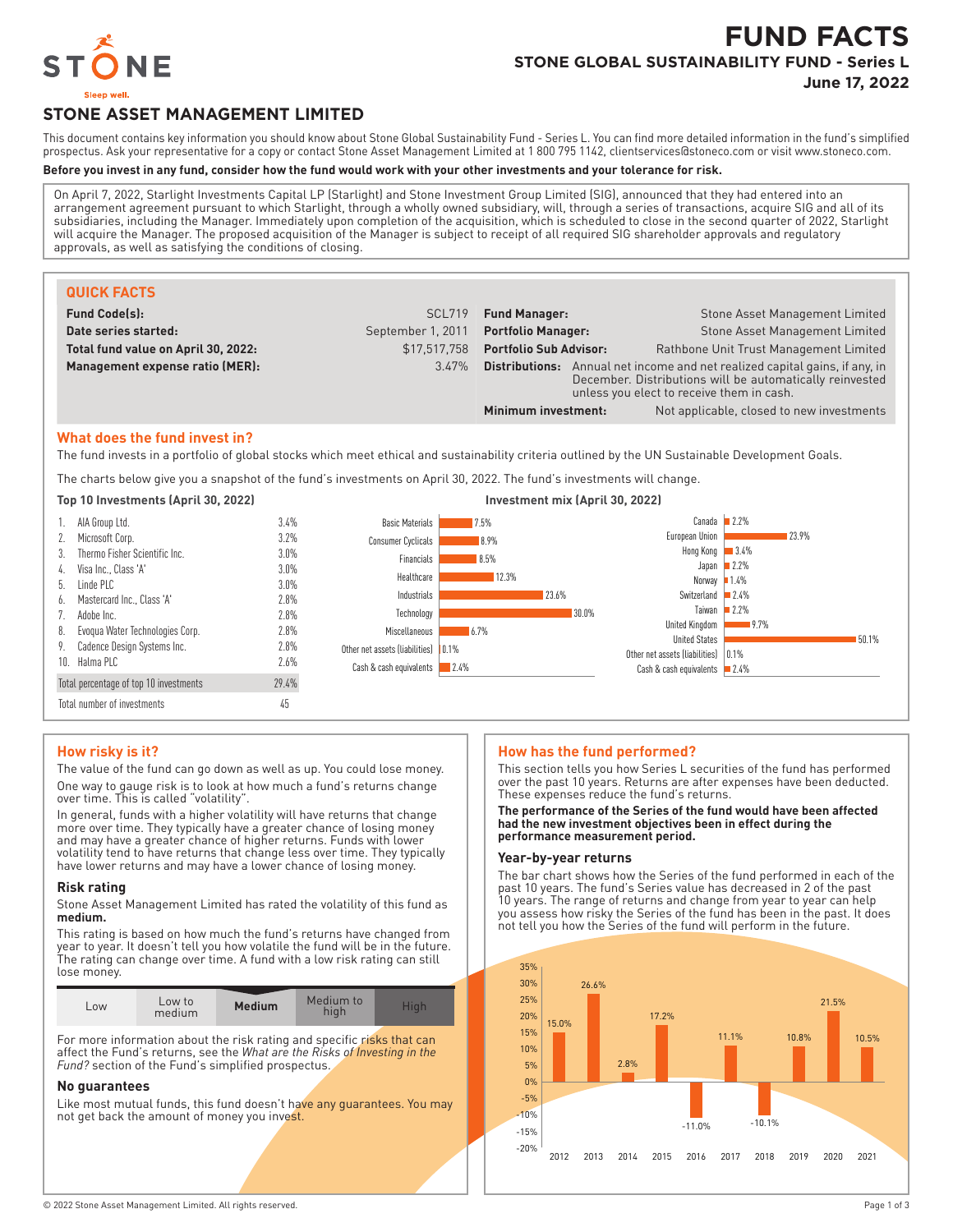

## **Best and worst 3-month returns**

This table shows the best and worst returns for Series L securities of the fund in a 3-month period over the past 10 years. The best and worst 3-month returns could be higher or lower in the future. Consider how much of a loss you could afford to take in a short period of time.

|                    | Return     | 3 months ending | If you invested \$1,000 at the beginning of the period |
|--------------------|------------|-----------------|--------------------------------------------------------|
| <b>Best return</b> | 17.85%     | April 30, 2017  | Your investment would rise to \$1.178.50.              |
| Worst return       | $-18.20\%$ | March 31, 2022  | Your investment would drop to \$818.00.                |

## **Average return**

The annual compound return of the Series of the fund was approximately 5.3% over the past 10 years. If you had invested \$1,000 in the Series of the fund 10 years ago, your investment would now be worth \$1,668.67.

## **Who is this fund for?**

### **This fund is suitable for investors:**

- Seeking capital growth and exposure to global stocks which meet ethical and sustainability criteria
- With a mid-term to long-term investment horizon with a medium risk tolerance

This fund may not be suitable for investors with a short-term investment horizon.

## **A word about tax**

In general, you'll have to pay income tax on any money you make on a fund. How much you pay depends on the tax laws where you live and whether or not you hold the fund in a registered plan such as a Registered Retirement Savings Plan or a Tax-Free Savings Account.

Keep in mind that if you hold your fund in a non-registered account, fund distributions are included in your taxable income, whether you get them in cash or have them reinvested.

## **How much does it cost?**

The following tables show the fees and expenses you could pay to buy, own and sell Series L securities of the fund.

The fees and expenses – including any commissions – can vary among series of a fund and among funds. Higher commissions can influence representatives to recommend one investment over another. Ask about other funds and investments that may be suitable for you at a lower cost.

## **1. Sales charges**

Series L is the low load sales charge option.

| Sales charge option      |                                                                                                         | What you pay                                                                                              | <b>How it works</b>                                                                                                                                                                                                                                                                                                                                                                                                   |
|--------------------------|---------------------------------------------------------------------------------------------------------|-----------------------------------------------------------------------------------------------------------|-----------------------------------------------------------------------------------------------------------------------------------------------------------------------------------------------------------------------------------------------------------------------------------------------------------------------------------------------------------------------------------------------------------------------|
|                          | in percent $(\%)$                                                                                       | in dollars (\$)                                                                                           |                                                                                                                                                                                                                                                                                                                                                                                                                       |
| Low load sales<br>charge | If you sell within:<br>year of buying:<br>2 years of buying:<br>3 years of buying:<br>Thereafter<br>Nil | \$0 to \$40 when you<br>$4.00\%$ sell securities with<br>$3.00\%$ an original cost of<br>$2.00\%$ \$1,000 | When you buy the fund, Stone pays your representative's firm a commission of<br>$3\%$ .<br>. When you sell your investment, you may be charged a redemption fee.<br>The amount you pay is based on what you paid for the securities and the date<br>$\bullet$<br>you purchased the securities.<br>• You can switch to Series L securities of other Stone funds at any time without<br>paying a deferred sales charge. |